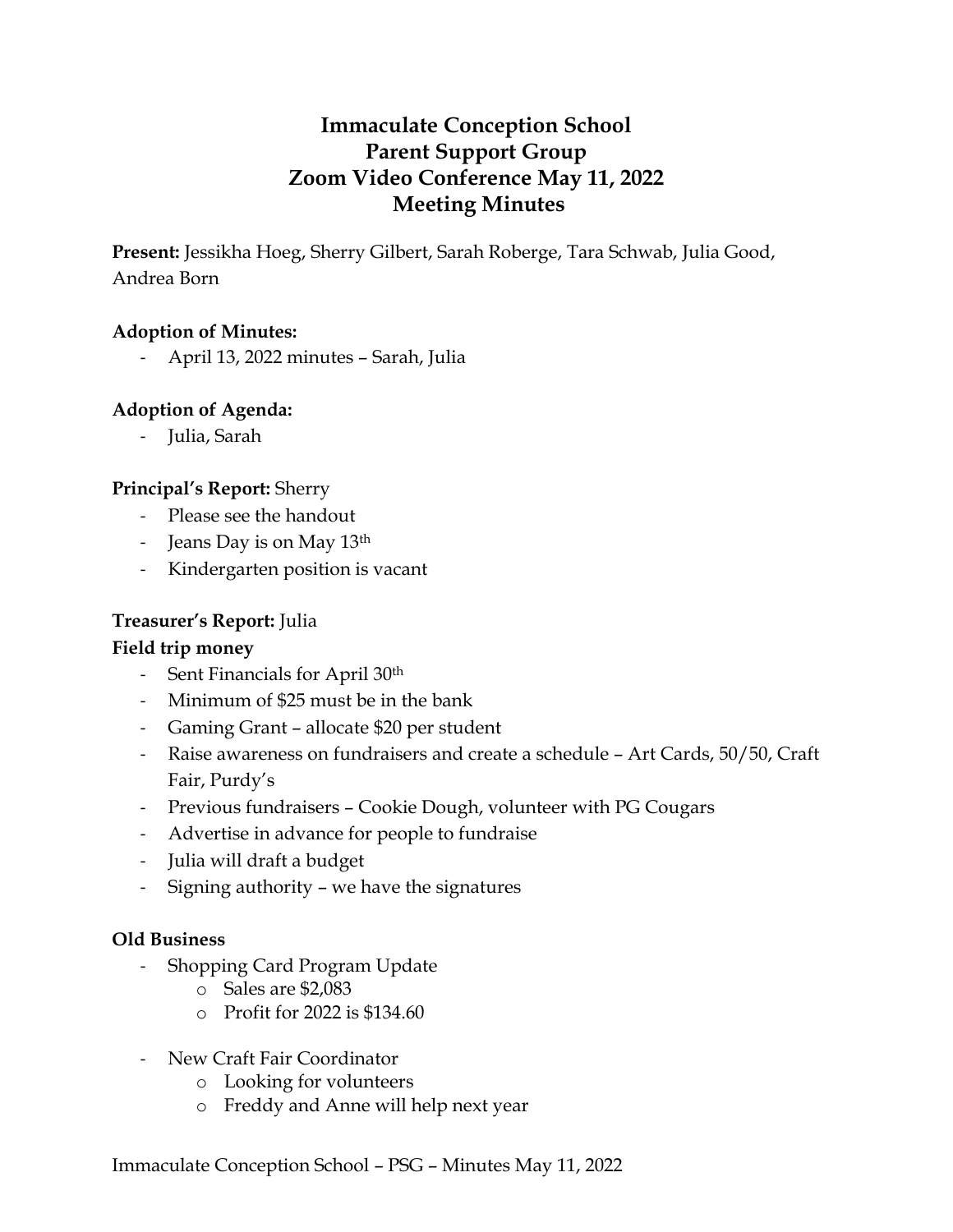### **Golf Tournament**

- We are looking for a Golf Tournament Coordinator

## **Coffee Fundraiser**

Steph Primus may help and she would take on the coffee fundraiser

## **New Business**

## **Fieldtrip Bussing Approval**

- What part of the PSG money should we set aside?
- Pay for what invoices that are submitted and set a fixed budget of \$5,000 for next year – Jes put a motion forward and it was approved by Julia and Sarah
- Could use the gaming account for that we use for fieldtrips, skating, swimming, Terry Wilson Memorial Tournament – between \$4,000 and \$6,000, 50/50 – \$7,000

## **Curtain for Aladdin Play**

- We paid \$315 to rent the final curtain for the Aladdin play. The funds will be coming out of the gaming account
- Jes put a motion forward and it was approved by Julia and Tara

# **Year End Celebration BBQ**

- Hold a year end celebration next year
- We will call for volunteers in April 1 person to spearhead, 1 BBQ Coordinator and lots of volunteers to help prep and clean up
- We will need to bring a BBQ down to the school and set up outside at the back of the hall to access playground. For the food, half of the volunteers bring a dessert, and half the volunteers bring salad etc., Kirsty Ames did a video, arrange for a bouncy castle

# **Teacher Appreciation Day**

- We would like to show our support for the teachers
- Hold on a Monday or Tuesday May 24<sup>th</sup> before lunch (for 30 people) recess is at 10:15 – drop off by 10:00am
- We need a volunteer to call into Starbucks, get drinks ready and bring to the school as a "thank you"
- Before COVID Teacher Appreciation was the week before spring break and there was a catered lunch. It was decided to move this event after spring break
- Ideas Do a hanging basket and coffee?